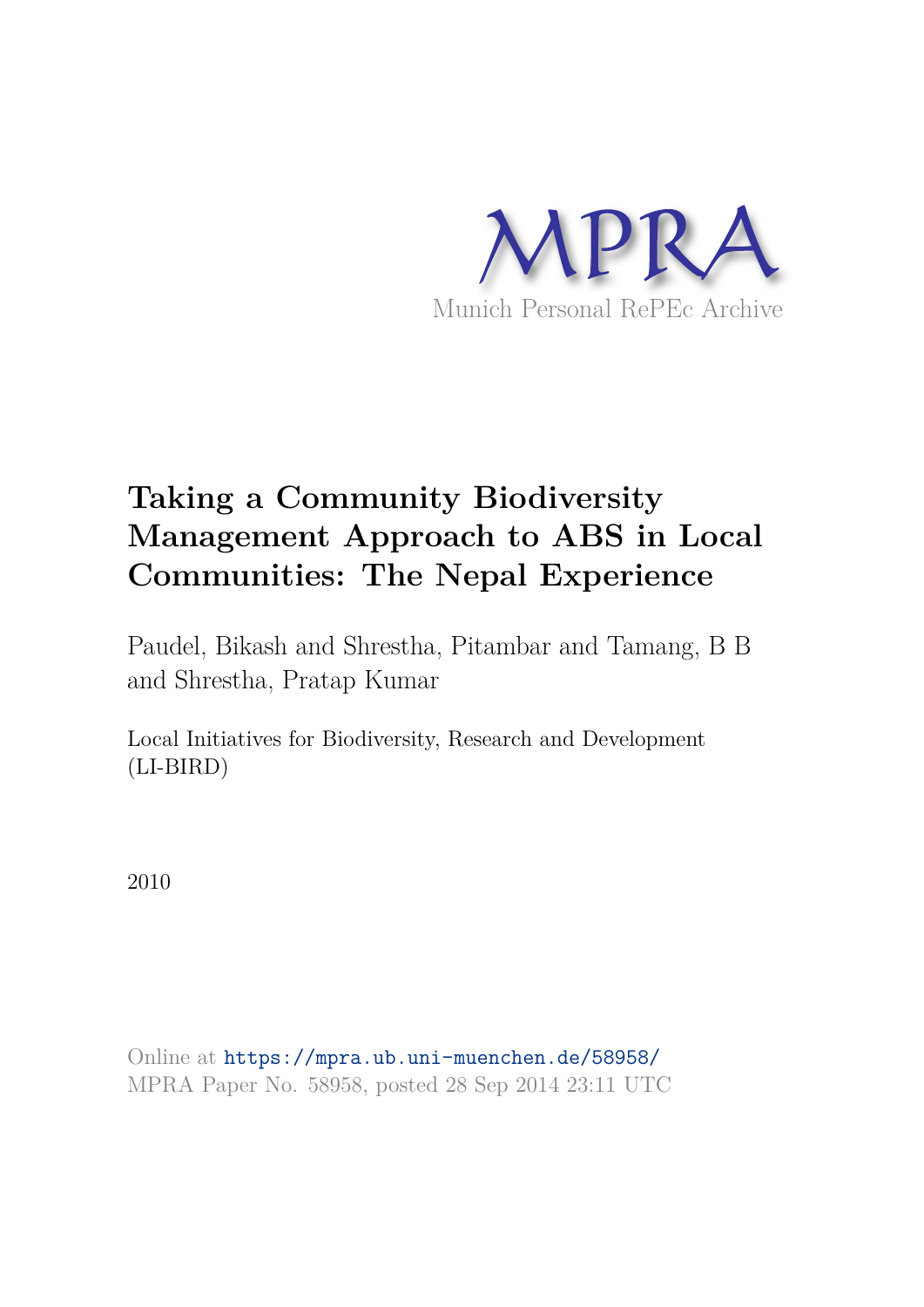

left: Farmers selling their products at a weekly market in Eastern Hill, Nepal (Photo courtesy Bikash Paudel); right: Inside view of a community seed bank in Kachorwa, Bara, Nepal (Photo courtesy Bikash Paudel)

# **Taking a Community Biodiversity Management Approach to ABS in Local Communities: The Nepal Experience**

## **Local communities should also benefit from an international regime**

By Bikash Paudel, Pitambar Shrestha, B B Tamang and Pratap Shrestha Local Initiatives for Biodiversity, Research and Development (LI-BIRD), Pokhara, Nepal

Ithough the International Regime on<br>Access and Benefit-Sharing (IRABS)<br>is a global legal instrument, the pro-<br>visions of the Convention on Biological lthough the International Regime on Access and Benefit-Sharing (IRABS) is a global legal instrument, the pro-Diversity (CBD) and Bonn Guidelines shows implementation of the international regime should start at the local community. While an international instrument for regulating ABS is required to generate the incentive for conservation of rapidly depleting biodiversity, the execution should effectively guarantee the recognition of the local communities and indigenous people as the true custodian of the genetic resources, and their right to make decisions on documentation, conservation, development and sustainable use and access to and benefit sharing. Environmental laws are most likely to generate local environmental and social benefits when indigenous peoples and local communities have the right of free, prior and informed consent over any activities undertaken on their lands or regarding access to their traditional knowledge, innovation and practices (TKIP).

An international regime on ABS is being questioned in CBD forums on its ability to adequately respect and promote communities' ways of life that have contributed to the conservation and sustainable use of biodiversity. Ensuring the right of communities to the genetic resource should be a major directive principle of IRABS. Moreover, Trade-Related Aspects of Intellectual Property Rights (TRIPS) compliant domestic intellectual property rights (IPR) laws in the North should also consider community rights over the components of biodiversity and traditional knowledge that have been manipulated to generate 'novel' products, in the form of disclosure requirements sanctioned in the IPR system; as in Norway, Brazil, India and many other countries in South.

### **Policy and legal initiatives in Nepal**

In the absence of appropriate national legislation, people of developing countries have not been able to claim the right to prevent others from accessing or using their biodiversity and technical knowledge. Although it has been recognized in recent national policies and strategies; Nepal has not established any legal, administrative or organizational framework for implementing IRABS. But, recently initiated national and regional projects supportive for the development of ABS law and preparation of ABS draft law by government are worth looking forward to.

#### **Trickling down IRABS to communities**

The impact of an international regime on ABS on local and indigenous communities will only trickle down when effective and innovative mechanisms, serving as the basis for implementing IRABS in communities and appropriate institutional development among the custodians of genetic resources and Associated Traditional Knowledge (ATK), are identified, legitimated and promoted through multi-partnership collaboration. The mechanisms serving as the basis for implementing IRABS may include mechanisms to: document genetic resources and ATK with true recognition of the custodians; add value to local genetic resources and ATK and promote insitu conservation through use; facilitate the controlled (without the condition of loosing community ownership) access to genetic resources and ATK; and fair and equitable distribution of the benefits accrued.

### **Opportunities provided by the CBM approach**

Community-based Biodiversity Management (CBM) is a participatory approach to empower farmers, farming communities, and local institutions in managing biodiversity for social, economic and environmental benefits to the community, as well as to the general public. It includes good practices, proven to be effective in in-situ conservation of biodiversity, it provide a base for a range of practices which may serve